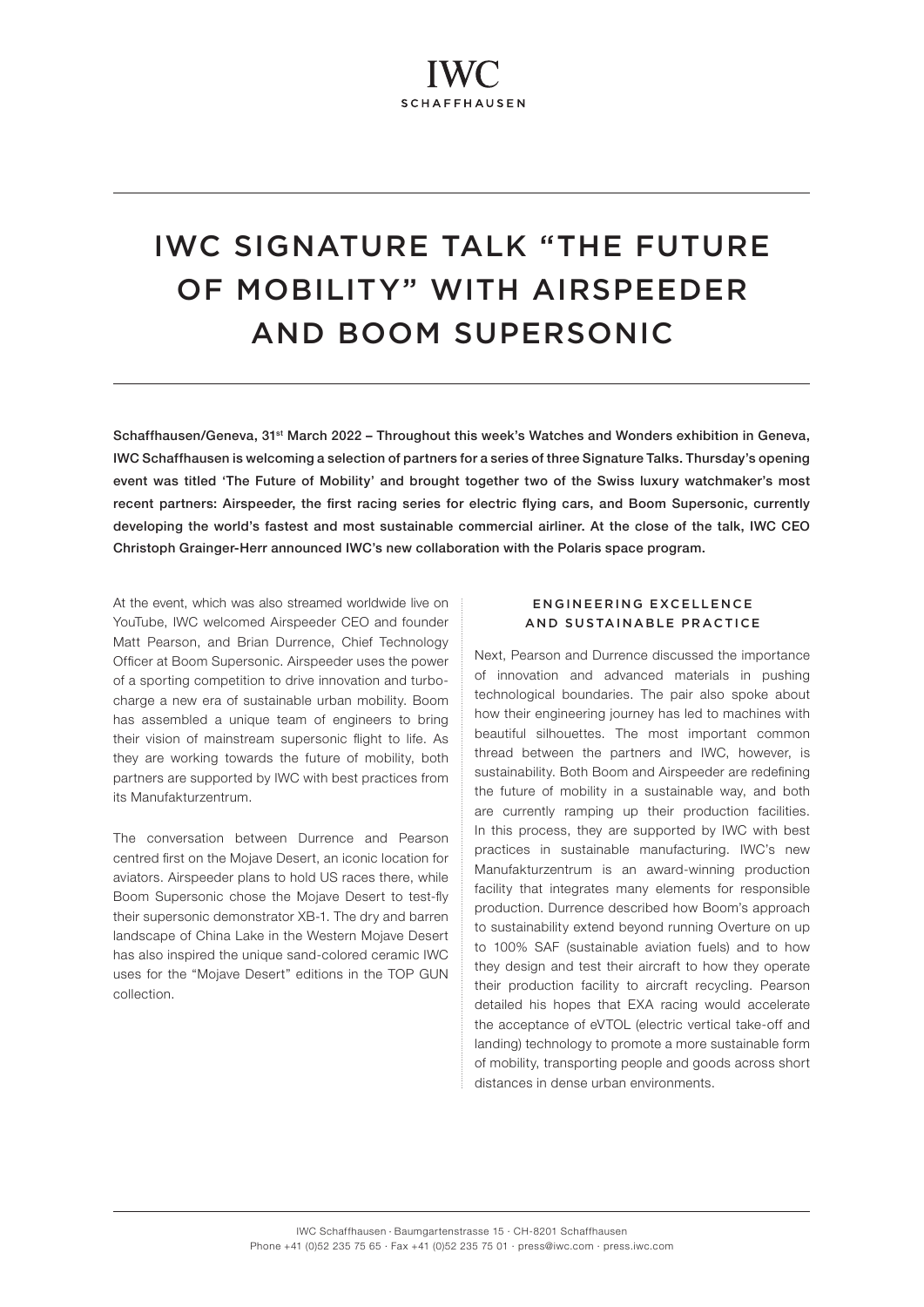# IWC ANNOUNCING PARTNERSHIP WITH POLARIS DAWN

At the end of the signature talk, the participants on stage were joined by IWC CEO Christoph Grainger-Herr and John "Slick" Baum, Philanthropy Director of the Polaris Space Program. Following IWC's successful participation in last year's Inspiration4 mission, Grainger-Herr and Baum announced a partnership of IWC with the Polaris Dawn mission. Commanded by entrepreneur Jared Isaacman, the Polaris Dawn mission will conduct scientific research to improve life on Earth and continue to raise funds for St. Jude Children's Research Hospital ®. The video of the talk is available on

<https://www.iwc.com/gb/en/specials/videos-2022.html>.

### AIRSPEEDER

Airspeeder is the world's first racing series for electric flying cars. Our mission will accelerate eVTOL (electric vertical take-off and landing) advanced aviation technology through intense sporting competition. This mobility revolution, underpinned by future tech, will transform urban air mobility (UAM), global logistics and even medical applications with a clean-air electric vehicle (EV) solution. Our racing multicopters are developed at our advanced aerospace engineering hub in Adelaide, South Australia by engineers drawn from elite motorsports, automotive, aviation and even FPV drone, electric plane, electric vehicle and passenger drone backgrounds. Airspeeder's vision will deliver the most exciting and future-focused motorsport on the planet. Following an inaugural unmanned season, elite pilots will take to the skies to race prop-to-prop while navigating electronically governed racetracks in the skies above some of the most visually arresting scenery in the world.

For more information, visit <https://airspeeder.com/partners>

## BOOM SUPERSONIC

Boom Supersonic is redefining commercial air travel by bringing sustainable, supersonic flight to the skies. Boom's historic commercial airliner, Overture, is designed and committed to industry-leading standards of speed, safety, and sustainability. Overture will be net-zero carbon, capable of flying on 100% sustainable aviation fuels (SAF) at twice the speed of today's fastest passenger jets. Overture's order book, including purchases and options, stands at 70 aircraft, and Boom is working with the United States Air Force for government applications of Overture. The company is backed by world-class investors, including Bessemer Venture Partners, Prime Movers Lab, Emerson Collective and American Express Ventures.

For more information, visit [https://boomsupersonic.com.](https://boomsupersonic.com)

## POLARIS DAWN

The Polaris Program, a first of its kind effort to further humanity's exploration of space and to help solve the most challenging issues on Earth. The program will consist of up to three human spaceflight missions.

The first mission, Polaris Dawn, is targeted for no earlier than the fourth quarter of this year and will be commanded by Isaacman, an accomplished pilot and astronaut who commanded Inspiration4, the world's first all-civilian mission to orbit that helped raise more than \$240 million for St. Jude Children's Research Hospital.

"The Polaris Program is an exciting next step in space missions to advance human space exploration while helping to solve problems through the use of innovative technology here on Earth," said Isaacman. "On Polaris Dawn, we endeavor to achieve the highest Earth orbit ever flown in addition to conducting the world's first commercial spacewalk. Alongside these important objectives, we will be supporting scientific research to advance both human health on Earth and our understanding of human health during future longduration spaceflights." Building upon the *Inspiration4* mission, Polaris Dawn will continue to raise funds and awareness for St. Jude Children's Research Hospital.